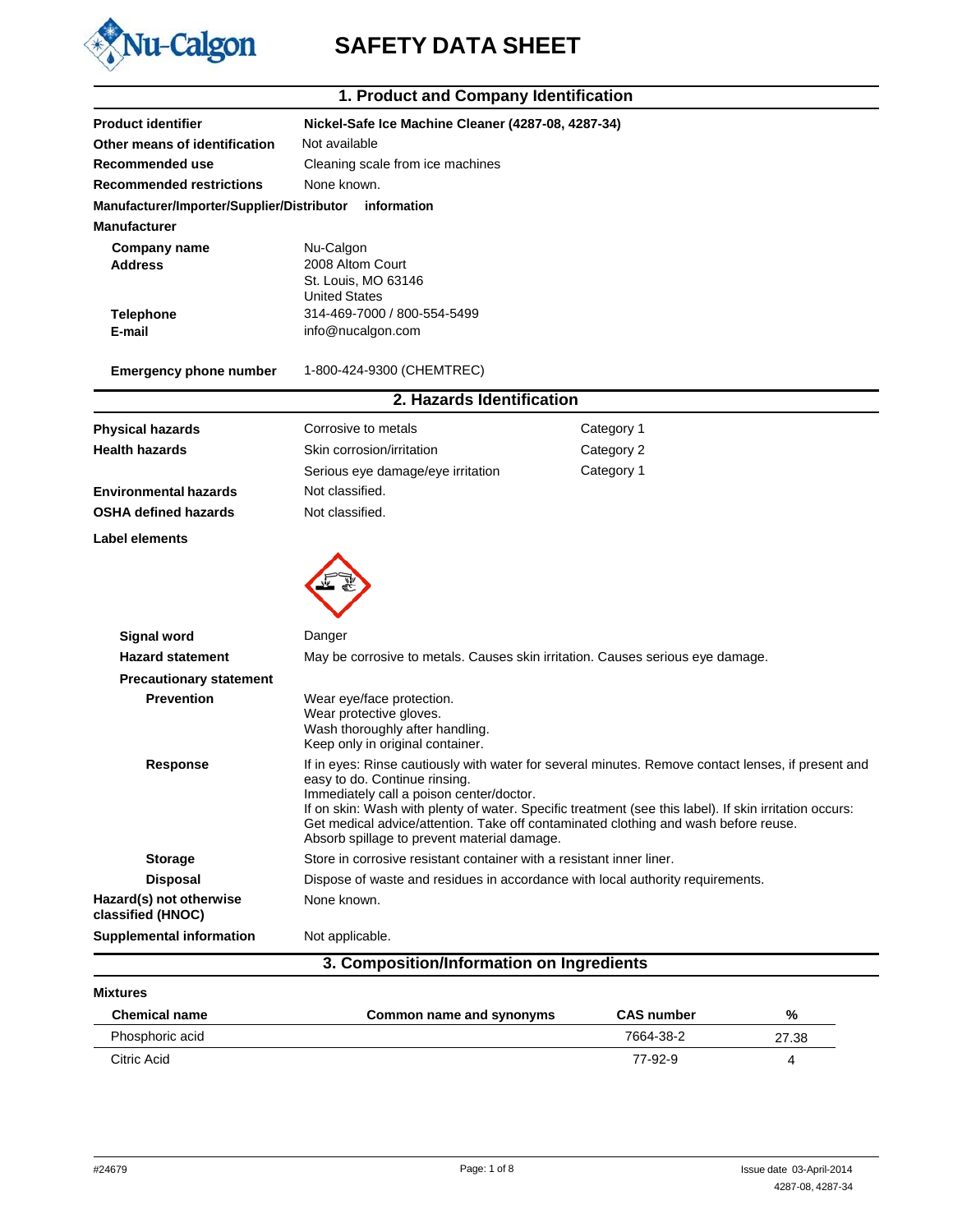|                                                                              | <b>4. First Aid Measures</b>                                                                                                                                                                                                                                                                                                                                                                                                                                  |
|------------------------------------------------------------------------------|---------------------------------------------------------------------------------------------------------------------------------------------------------------------------------------------------------------------------------------------------------------------------------------------------------------------------------------------------------------------------------------------------------------------------------------------------------------|
| <b>Inhalation</b>                                                            | If breathing is difficult, remove to fresh air and keep at rest in a position comfortable for breathing.<br>Call a physician if symptoms develop or persist.                                                                                                                                                                                                                                                                                                  |
| <b>Skin contact</b>                                                          | If on skin: Wash with plenty of water. If skin irritation occurs: Get medical advice/attention. Take off<br>contaminated clothing and wash before reuse.                                                                                                                                                                                                                                                                                                      |
| Eye contact                                                                  | If in eyes: Rinse cautiously with water for several minutes. Remove contact lenses, if present and<br>easy to do. Continue rinsing. Immediately call a poison center/doctor.                                                                                                                                                                                                                                                                                  |
| Ingestion                                                                    | If swallowed, DO NOT induce vomiting. If vomiting occurs naturally, have victim lean forward to<br>reduce risk of aspiration. Never give anything by mouth if victim is unconscious, or is convulsing.<br>Obtain medical attention.                                                                                                                                                                                                                           |
| <b>Most important</b><br>symptoms/effects, acute and<br>delayed              | Symptoms may include stinging, tearing, redness, swelling, and blurred vision. Permanent eye<br>damage including blindness could result. Skin irritation. May cause redness and pain.                                                                                                                                                                                                                                                                         |
| Indication of immediate<br>medical attention and special<br>treatment needed | Provide general supportive measures and treat symptomatically. Keep victim under observation.<br>Symptoms may be delayed.                                                                                                                                                                                                                                                                                                                                     |
| <b>General information</b>                                                   | Ensure that medical personnel are aware of the material(s) involved, and take precautions to<br>protect themselves.                                                                                                                                                                                                                                                                                                                                           |
|                                                                              | 5. Fire Fighting Measures                                                                                                                                                                                                                                                                                                                                                                                                                                     |
| Suitable extinguishing media                                                 | Dry chemical powder. Foam. Carbon dioxide (CO2).                                                                                                                                                                                                                                                                                                                                                                                                              |
| Unsuitable extinguishing<br>media                                            | Do not use water jet as an extinguisher, as this will spread the fire.                                                                                                                                                                                                                                                                                                                                                                                        |
| Specific hazards arising from<br>the chemical                                | During fire, gases hazardous to health may be formed.                                                                                                                                                                                                                                                                                                                                                                                                         |
| Special protective equipment<br>and precautions for firefighters             | Self-contained breathing apparatus and full protective clothing must be worn in case of fire.                                                                                                                                                                                                                                                                                                                                                                 |
| <b>Fire-fighting</b><br>equipment/instructions                               | Move containers from fire area if you can do so without risk.                                                                                                                                                                                                                                                                                                                                                                                                 |
| <b>Specific methods</b>                                                      | Use standard firefighting procedures and consider the hazards of other involved materials.                                                                                                                                                                                                                                                                                                                                                                    |
|                                                                              | <b>6. Accidental Release Measures</b>                                                                                                                                                                                                                                                                                                                                                                                                                         |
| Personal precautions,<br>protective equipment and<br>emergency procedures    | Keep unnecessary personnel away. Keep out of low areas. Keep people away from and upwind of<br>spill/leak. Wear appropriate protective equipment and clothing during clean-up. Do not touch<br>damaged containers or spilled material unless wearing appropriate protective clothing. Ensure<br>adequate ventilation. Local authorities should be advised if significant spillages cannot be<br>contained. For personal protection, see section 8 of the SDS. |
| <b>Methods and materials for</b><br>containment and cleaning up              | This product is miscible in water. Stop the flow of material, if this is without risk. Should not be<br>released into the environment.                                                                                                                                                                                                                                                                                                                        |
|                                                                              | Large Spills: Dike the spilled material, where this is possible. Cover with plastic sheet to prevent<br>spreading. Absorb spillage to prevent material damage. Absorb in vermiculite, dry sand or earth<br>and place into containers. Prevent entry into waterways, sewer, basements or confined areas.<br>Following product recovery, flush area with water.                                                                                                 |
|                                                                              | Small Spills: Wipe up with absorbent material (e.g. cloth, fleece). Clean surface thoroughly to<br>remove residual contamination.                                                                                                                                                                                                                                                                                                                             |
|                                                                              | Never return spills to original containers for re-use. For waste disposal, see section 13 of the SDS.                                                                                                                                                                                                                                                                                                                                                         |
| <b>Environmental precautions</b>                                             | Prevent further leakage or spillage if safe to do so.<br>Do not contaminate water.                                                                                                                                                                                                                                                                                                                                                                            |
|                                                                              | Avoid discharge into drains, water courses or onto the ground.                                                                                                                                                                                                                                                                                                                                                                                                |
|                                                                              | 7. Handling and Storage                                                                                                                                                                                                                                                                                                                                                                                                                                       |
| Precautions for safe handling                                                | Do not get this material in contact with eyes. Avoid contact with skin. Avoid prolonged exposure.<br>Avoid contact with clothing. Provide adequate ventilation. Wear appropriate personal protective<br>equipment. Observe good industrial hygiene practices. Use care in handling/storage.                                                                                                                                                                   |
| Conditions for safe storage,<br>including any incompatibilities              | Store in corrosive resistant container with a resistant inner liner. Keep only in the original<br>container. Keep container tightly closed. Store in a cool, dry place out of direct sunlight. Store<br>away from incompatible materials (see Section 10 of the SDS).                                                                                                                                                                                         |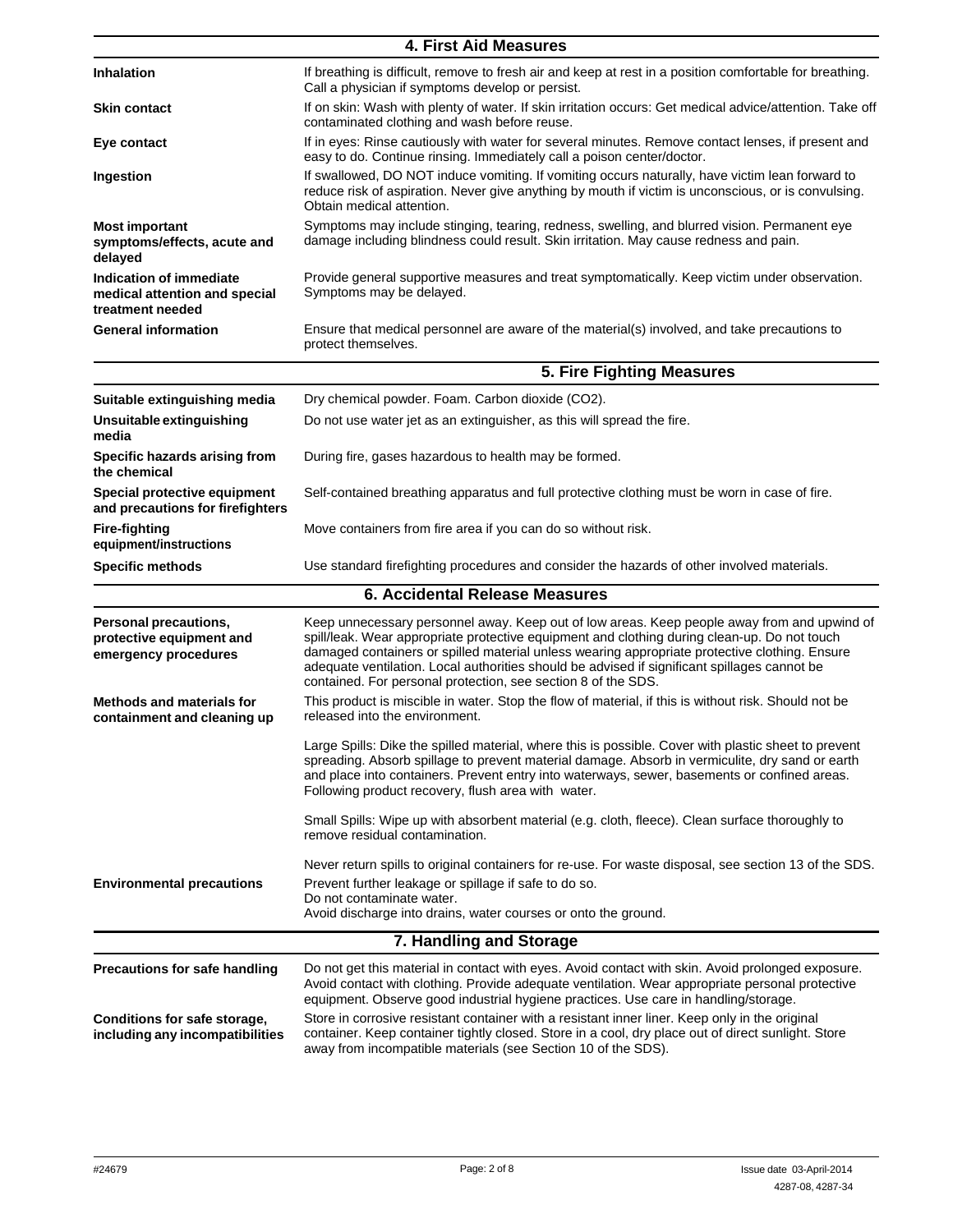| 8. Exposure Controls/Personal Protection    |                                                                                                                                                                                                                                                                                                                                                                                                                                                                                                                              |                                                                                                                                                                                        |  |
|---------------------------------------------|------------------------------------------------------------------------------------------------------------------------------------------------------------------------------------------------------------------------------------------------------------------------------------------------------------------------------------------------------------------------------------------------------------------------------------------------------------------------------------------------------------------------------|----------------------------------------------------------------------------------------------------------------------------------------------------------------------------------------|--|
| <b>Occupational exposure limits</b>         |                                                                                                                                                                                                                                                                                                                                                                                                                                                                                                                              |                                                                                                                                                                                        |  |
|                                             | US. OSHA Table Z-1 Limits for Air Contaminants (29 CFR 1910.1000)                                                                                                                                                                                                                                                                                                                                                                                                                                                            |                                                                                                                                                                                        |  |
| <b>Components</b>                           | <b>Type</b>                                                                                                                                                                                                                                                                                                                                                                                                                                                                                                                  | Value                                                                                                                                                                                  |  |
| Phosphoric acid (CAS<br>7664-38-2)          | PEL                                                                                                                                                                                                                                                                                                                                                                                                                                                                                                                          | 1 $mq/m3$                                                                                                                                                                              |  |
| <b>US. ACGIH Threshold Limit Values</b>     |                                                                                                                                                                                                                                                                                                                                                                                                                                                                                                                              |                                                                                                                                                                                        |  |
| <b>Components</b>                           | <b>Type</b>                                                                                                                                                                                                                                                                                                                                                                                                                                                                                                                  | Value                                                                                                                                                                                  |  |
| Phosphoric acid (CAS<br>7664-38-2)          | <b>STEL</b>                                                                                                                                                                                                                                                                                                                                                                                                                                                                                                                  | $3$ mg/m $3$                                                                                                                                                                           |  |
|                                             | TWA                                                                                                                                                                                                                                                                                                                                                                                                                                                                                                                          | 1 $mg/m3$                                                                                                                                                                              |  |
| US, NIOSH: Pocket Guide to Chemical Hazards |                                                                                                                                                                                                                                                                                                                                                                                                                                                                                                                              |                                                                                                                                                                                        |  |
| <b>Components</b>                           | Type                                                                                                                                                                                                                                                                                                                                                                                                                                                                                                                         | Value                                                                                                                                                                                  |  |
| Phosphoric acid (CAS<br>7664-38-2)          | STEL                                                                                                                                                                                                                                                                                                                                                                                                                                                                                                                         | $3$ mg/m $3$                                                                                                                                                                           |  |
|                                             | TWA                                                                                                                                                                                                                                                                                                                                                                                                                                                                                                                          | 1 $mg/m3$                                                                                                                                                                              |  |
| <b>Biological limit values</b>              | No biological exposure limits noted for the ingredient(s).                                                                                                                                                                                                                                                                                                                                                                                                                                                                   |                                                                                                                                                                                        |  |
| Appropriate engineering<br>controls         | Good general ventilation (typically 10 air changes per hour) should be used. Ventilation rates<br>should be matched to conditions. If applicable, use process enclosures, local exhaust ventilation,<br>or other engineering controls to maintain airborne levels below recommended exposure limits. If<br>exposure limits have not been established, maintain airborne levels to an acceptable level. Eye<br>wash facilities and emergency shower must be available when handling this product. Provide<br>eyewash station. |                                                                                                                                                                                        |  |
|                                             | Individual protection measures, such as personal protective equipment                                                                                                                                                                                                                                                                                                                                                                                                                                                        |                                                                                                                                                                                        |  |
| <b>Eye/face protection</b>                  | Chemical goggles are recommended.                                                                                                                                                                                                                                                                                                                                                                                                                                                                                            |                                                                                                                                                                                        |  |
| <b>Skin protection</b>                      |                                                                                                                                                                                                                                                                                                                                                                                                                                                                                                                              |                                                                                                                                                                                        |  |
| <b>Hand protection</b>                      | Rubber gloves. Confirm with a reputable supplier first.                                                                                                                                                                                                                                                                                                                                                                                                                                                                      |                                                                                                                                                                                        |  |
| Other                                       |                                                                                                                                                                                                                                                                                                                                                                                                                                                                                                                              | Wear appropriate chemical resistant clothing.                                                                                                                                          |  |
| <b>Respiratory protection</b>               |                                                                                                                                                                                                                                                                                                                                                                                                                                                                                                                              | Not normally required if good ventilation is maintained.                                                                                                                               |  |
| <b>Thermal hazards</b>                      | Wear appropriate thermal protective clothing, when necessary.                                                                                                                                                                                                                                                                                                                                                                                                                                                                |                                                                                                                                                                                        |  |
| <b>General hygiene</b><br>considerations    | equipment to remove contaminants.                                                                                                                                                                                                                                                                                                                                                                                                                                                                                            | Always observe good personal hygiene measures, such as washing after handling the material<br>and before eating, drinking, and/or smoking. Routinely wash work clothing and protective |  |
|                                             | 9. Physical and Chemical Properties                                                                                                                                                                                                                                                                                                                                                                                                                                                                                          |                                                                                                                                                                                        |  |
| Appearance                                  | Liquid                                                                                                                                                                                                                                                                                                                                                                                                                                                                                                                       |                                                                                                                                                                                        |  |
|                                             |                                                                                                                                                                                                                                                                                                                                                                                                                                                                                                                              |                                                                                                                                                                                        |  |

| Appearance                                        | Liquid                    |
|---------------------------------------------------|---------------------------|
| <b>Physical state</b>                             | Liquid.                   |
| <b>Form</b>                                       | Liquid.                   |
| Color                                             | Green                     |
| Odor                                              | Mild chemical             |
| Odor threshold                                    | Not available.            |
| рH                                                | < 1                       |
| Melting point/freezing point                      | $-0.4$ °F (-18 °C)        |
| Initial boiling point and boiling<br>range        | $> 199.4$ °F ( $> 93$ °C) |
| Pour point                                        | Not available.            |
| <b>Specific gravity</b>                           | 1.19                      |
| <b>Partition coefficient</b><br>(n-octanol/water) | Not available             |
| <b>Flash point</b>                                | None                      |
| <b>Evaporation rate</b>                           | Not available             |
| Flammability (solid, gas)                         | Not applicable.           |
| Upper/lower flammability or explosive limits      |                           |
| <b>Flammability limit - lower</b><br>$(\%)$       | Not available             |
| <b>Flammability limit - upper</b><br>$(\%)$       | Not available             |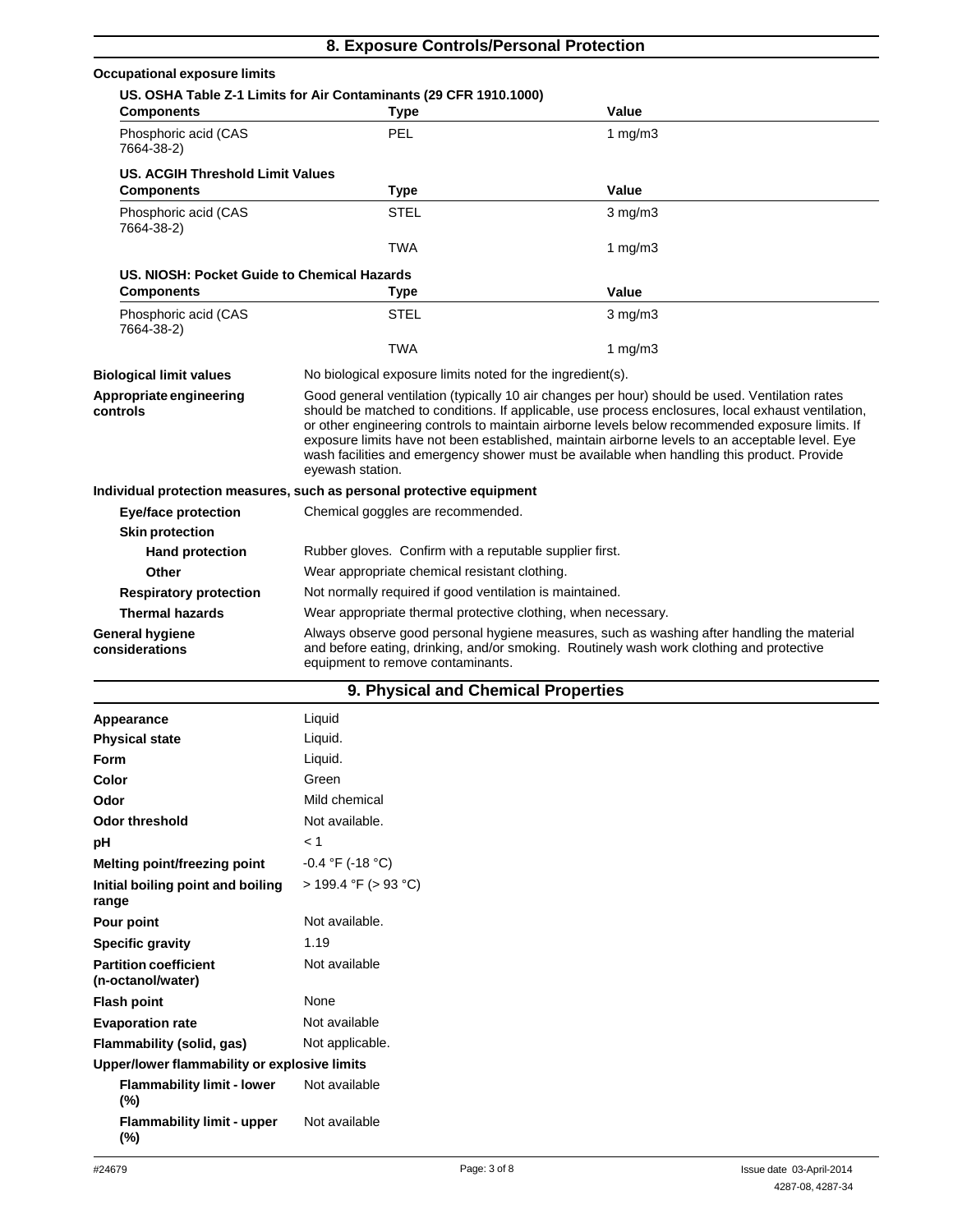| Explosive limit - lower (%)           | Not available.                                              |  |  |
|---------------------------------------|-------------------------------------------------------------|--|--|
| Explosive limit - upper (%)           | Not available.                                              |  |  |
| Vapor pressure                        | Not available.                                              |  |  |
| Vapor density                         | Not available                                               |  |  |
| <b>Relative density</b>               | Not available.                                              |  |  |
| Solubility(ies)                       | Complete                                                    |  |  |
| <b>Auto-ignition temperature</b>      | Not available                                               |  |  |
| <b>Decomposition temperature</b>      | Not available.                                              |  |  |
| <b>Viscosity</b>                      | Not available.                                              |  |  |
|                                       | 10. Stability and Reactivity                                |  |  |
| <b>Reactivity</b>                     | Corrosive to metals.                                        |  |  |
| Possibility of hazardous<br>reactions | No dangerous reaction known under conditions of normal use. |  |  |
| <b>Chemical stability</b>             | Material is stable under normal conditions.                 |  |  |

**Incompatible materials** This product may react with reducing agents. Incompatible with bases. **Hazardous decomposition products**

### **11. Toxicological Information**

May include and are not limited to: Oxides of carbon. Oxides of phosphorus.

**Conditions to avoid** Reacts violently with strong alkaline substances. This product may react with reducing agents. Do

not mix with other chemicals.

#### **Information on likely routes of exposure**

| <b>Ingestion</b>                                                                   | May cause stomach distress, nausea or vomiting.                                                                                                              |
|------------------------------------------------------------------------------------|--------------------------------------------------------------------------------------------------------------------------------------------------------------|
| <b>Inhalation</b>                                                                  | Prolonged inhalation may be harmful.                                                                                                                         |
| <b>Skin contact</b>                                                                | Causes skin irritation.                                                                                                                                      |
| Eye contact                                                                        | Causes serious eye damage.                                                                                                                                   |
| Symptoms related to the<br>physical, chemical and<br>toxicological characteristics | Symptoms may include stinging, tearing, redness, swelling, and blurred vision. Permanent eye<br>damage including blindness could result.<br>Skin irritation. |
| Information on toxicological effects                                               |                                                                                                                                                              |

# **Acute toxicity**

| <b>Components</b><br>Citric Acid (CAS 77-92-9) | <b>Species</b> | <b>Test Results</b> |
|------------------------------------------------|----------------|---------------------|
| Acute                                          |                |                     |
| Dermal                                         |                |                     |
| LD50                                           | Not available  |                     |
| Inhalation                                     |                |                     |
| <b>LC50</b>                                    | Not available  |                     |
| Oral                                           |                |                     |
| LD <sub>50</sub>                               | Mouse          | 5040 mg/kg          |
|                                                | Rat            | 3000 mg/kg          |
| Phosphoric acid (CAS 7664-38-2)                |                |                     |
| <b>Acute</b>                                   |                |                     |

| Dermal<br>LD50            | Rabbit                  | 2740 mg/kg |
|---------------------------|-------------------------|------------|
| Inhalation                |                         |            |
| <b>LC50</b>               | Not available           |            |
| Oral                      |                         |            |
| LD50                      | Rat                     | 1530 mg/kg |
| Skin corrosion/irritation | Causes skin irritation. |            |
| <b>Exposure minutes</b>   | Not available.          |            |
| Erythema value            | Not available.          |            |
| Oedema value              | Not available.          |            |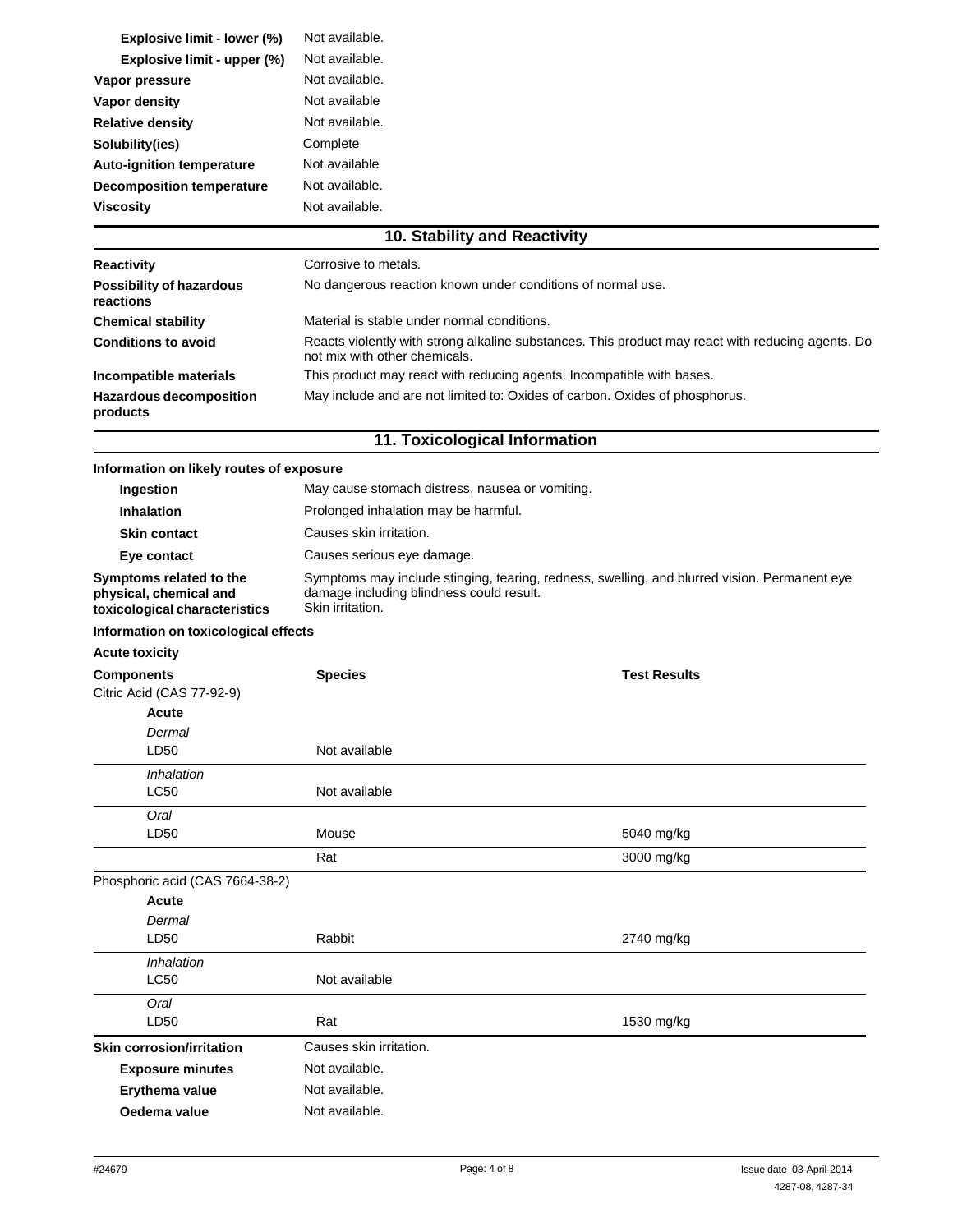| Serious eye damage/eye<br>irritation                  |                         | Causes serious eye damage.                                                                                                                                                                           |                                                                                                     |  |
|-------------------------------------------------------|-------------------------|------------------------------------------------------------------------------------------------------------------------------------------------------------------------------------------------------|-----------------------------------------------------------------------------------------------------|--|
| <b>Corneal opacity value</b>                          | Not available.          |                                                                                                                                                                                                      |                                                                                                     |  |
| <b>Iris lesion value</b>                              | Not available.          |                                                                                                                                                                                                      |                                                                                                     |  |
| <b>Conjunctival reddening</b><br>value                |                         | Not available.                                                                                                                                                                                       |                                                                                                     |  |
| Conjunctival oedema value                             | Not available.          |                                                                                                                                                                                                      |                                                                                                     |  |
| <b>Recover days</b>                                   | Not available.          |                                                                                                                                                                                                      |                                                                                                     |  |
| Respiratory or skin sensitization                     |                         |                                                                                                                                                                                                      |                                                                                                     |  |
| <b>Respiratory sensitization</b>                      | Not available.          |                                                                                                                                                                                                      |                                                                                                     |  |
| <b>Skin sensitization</b>                             |                         | This product is not expected to cause skin sensitization.                                                                                                                                            |                                                                                                     |  |
| Germ cell mutagenicity                                | mutagenic or genotoxic. |                                                                                                                                                                                                      | No data available to indicate product or any components present at greater than 0.1% are            |  |
| Carcinogenicity                                       |                         |                                                                                                                                                                                                      |                                                                                                     |  |
| Not listed.                                           |                         | US. OSHA Specifically Regulated Substances (29 CFR 1910.1001-1050)                                                                                                                                   |                                                                                                     |  |
| <b>Reproductive toxicity</b>                          |                         | This product is not expected to cause reproductive or developmental effects.                                                                                                                         |                                                                                                     |  |
| Specific target organ toxicity -                      | Not classified.         |                                                                                                                                                                                                      |                                                                                                     |  |
| single exposure                                       |                         |                                                                                                                                                                                                      |                                                                                                     |  |
| Specific target organ toxicity -<br>repeated exposure | Not classified.         |                                                                                                                                                                                                      |                                                                                                     |  |
| <b>Aspiration hazard</b>                              | Not available.          |                                                                                                                                                                                                      |                                                                                                     |  |
| <b>Chronic effects</b>                                |                         | Prolonged inhalation may be harmful.                                                                                                                                                                 |                                                                                                     |  |
| <b>Further information</b>                            | Not available.          |                                                                                                                                                                                                      |                                                                                                     |  |
|                                                       |                         | 12. Ecological Information                                                                                                                                                                           |                                                                                                     |  |
|                                                       |                         |                                                                                                                                                                                                      |                                                                                                     |  |
| <b>Ecotoxicity</b>                                    |                         | exposure to aquatic organisms and aquatic systems.                                                                                                                                                   | Because of the low pH of this product, it would be expected to produce significant ecotoxicity upon |  |
| <b>Components</b><br>Citric Acid (CAS 77-92-9)        |                         | <b>Species</b>                                                                                                                                                                                       | <b>Test Results</b>                                                                                 |  |
| Acute<br>Crustacea                                    | <b>EC50</b>             | Daphnia magna                                                                                                                                                                                        | 120 mg/l, 72 hr                                                                                     |  |
| <b>Aquatic</b>                                        |                         |                                                                                                                                                                                                      |                                                                                                     |  |
| Acute                                                 |                         |                                                                                                                                                                                                      |                                                                                                     |  |
| Fish                                                  | LC50                    | Bluegill (Lepomis macrochirus)                                                                                                                                                                       | 1516 mg/l, 96 hr                                                                                    |  |
| Persistence and degradability                         |                         | No data is available on the degradability of this product.                                                                                                                                           |                                                                                                     |  |
| <b>Bioaccumulative potential</b>                      | Not available.          |                                                                                                                                                                                                      |                                                                                                     |  |
| <b>Mobility in soil</b>                               | Not available.          |                                                                                                                                                                                                      |                                                                                                     |  |
| <b>Mobility in general</b>                            | Not available.          |                                                                                                                                                                                                      |                                                                                                     |  |
| Other adverse effects                                 | Not available.          |                                                                                                                                                                                                      |                                                                                                     |  |
|                                                       |                         | 13. Disposal Considerations                                                                                                                                                                          |                                                                                                     |  |
| <b>Disposal instructions</b>                          |                         | waterways or ditches with chemical or used container.                                                                                                                                                | Do not allow this material to drain into sewers/water supplies. Do not contaminate ponds,           |  |
| Local disposal regulations                            |                         | Dispose in accordance with all applicable regulations.                                                                                                                                               |                                                                                                     |  |
| Hazardous waste code                                  |                         | The waste code should be assigned in discussion between the user, the producer and the waste<br>disposal company.                                                                                    |                                                                                                     |  |
| Waste from residues / unused<br>products              |                         | Dispose of in accordance with local regulations.                                                                                                                                                     |                                                                                                     |  |
| <b>Contaminated packaging</b>                         | emptied.                | Empty containers should be taken to an approved waste handling site for recycling or disposal.<br>Since emptied containers may retain product residue, follow label warnings even after container is |                                                                                                     |  |
|                                                       |                         | <b>14. Transport Information</b>                                                                                                                                                                     |                                                                                                     |  |
| U.S. Department of Transportation (DOT)               |                         |                                                                                                                                                                                                      |                                                                                                     |  |
| <b>Basic shipping requirements:</b>                   |                         |                                                                                                                                                                                                      |                                                                                                     |  |
| <b>UN number</b>                                      | UN3264                  |                                                                                                                                                                                                      |                                                                                                     |  |
| Proper shipping name                                  |                         | Corrosive liquid, acidic, inorganic, n.o.s. (Phosphoric acid)                                                                                                                                        |                                                                                                     |  |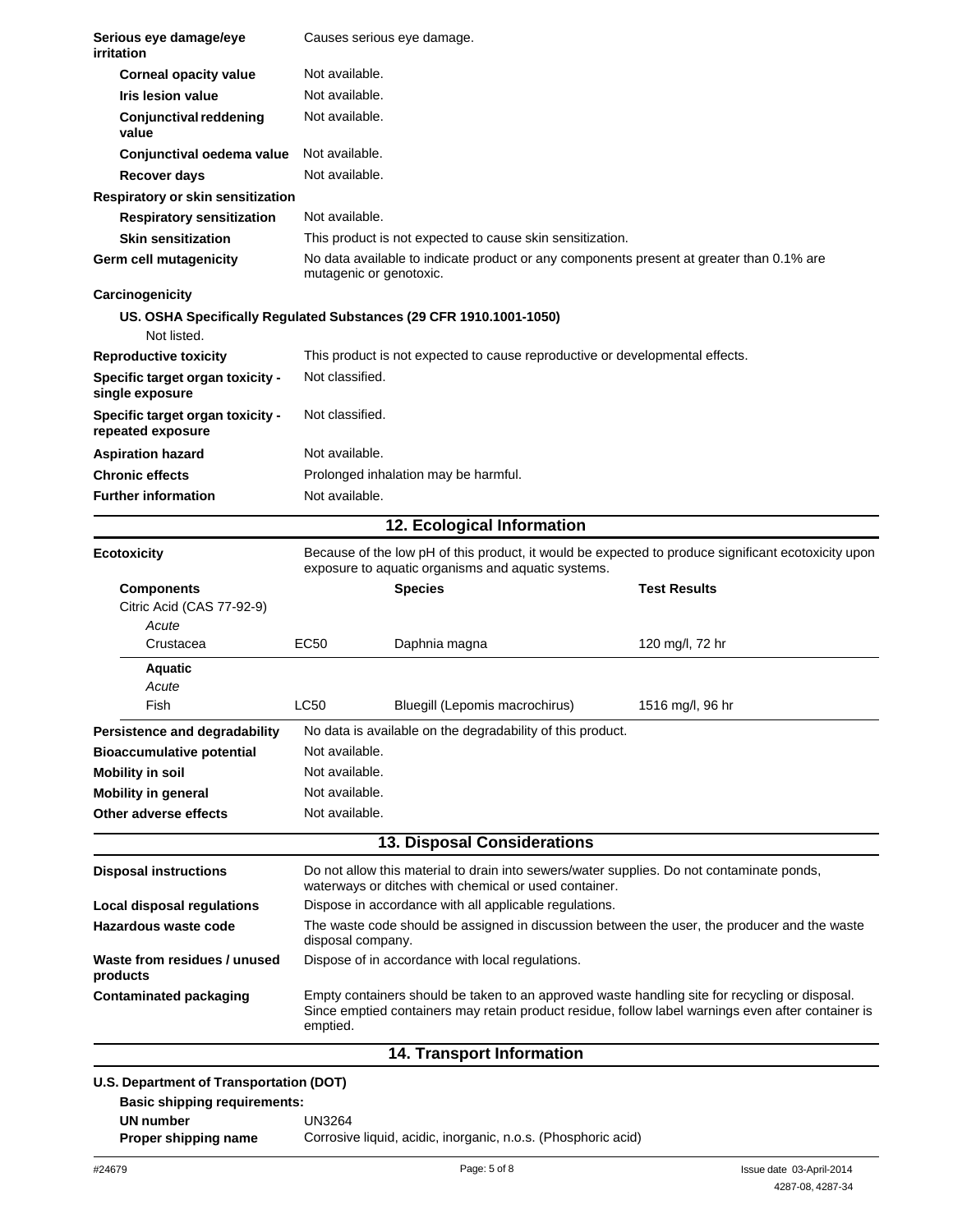| <b>Hazard class</b><br>Packing group<br><b>Special provisions</b> | Limited Quantity - US<br>Ш<br>A7, IB3, N34, T4, TP1                                        |
|-------------------------------------------------------------------|--------------------------------------------------------------------------------------------|
| <b>Packaging exceptions</b>                                       | 154                                                                                        |
| <b>Transportation of Dangerous Goods (TDG - Canada)</b>           |                                                                                            |
| <b>Basic shipping requirements:</b>                               |                                                                                            |
| <b>UN number</b>                                                  | <b>UN3264</b>                                                                              |
| Proper shipping name<br><b>Hazard class</b>                       | CORROSIVE LIQUID, ACIDIC, INORGANIC, N.O.S. (Phosphoric acid)<br>Limited Quantity - Canada |
| Packing group                                                     | Ш                                                                                          |
| <b>Special provisions</b>                                         | 16                                                                                         |
| IATA/ICAO (Air)                                                   |                                                                                            |
| <b>Basic shipping requirements:</b>                               |                                                                                            |
| <b>UN number</b>                                                  | <b>UN3264</b>                                                                              |
| Proper shipping name                                              | Corrosive liquid, acidic, inorganic, n.o.s. (Phosphoric acid)                              |
| <b>Hazard class</b>                                               | <b>Limited Quantity - IATA</b>                                                             |
| Packing group                                                     | Ш                                                                                          |
| <b>IMDG (Marine Transport)</b>                                    |                                                                                            |
| <b>Basic shipping requirements:</b>                               |                                                                                            |
| <b>UN number</b>                                                  | <b>UN3264</b>                                                                              |
| Proper shipping name<br><b>Hazard class</b>                       | CORROSIVE LIQUID, ACIDIC, INORGANIC, N.O.S. (Phosphoric acid)<br><b>Limited Quantity</b>   |
| Packing group                                                     | Ш                                                                                          |
| <b>EmS</b>                                                        | F-A, S-B                                                                                   |
| <b>DOT; IMDG; TDG</b>                                             |                                                                                            |
| <b>IATA</b>                                                       |                                                                                            |
|                                                                   |                                                                                            |

## **15. Regulatory Information**

**US federal regulations** This product is a "Hazardous Chemical" as defined by the OSHA Hazard Communication Standard, 29 CFR 1910.1200.

# **TSCA Section 12(b) Export Notification (40 CFR 707, Subpt. D)**

Not regulated. **CERCLA Hazardous Substance List (40 CFR 302.4)** Phosphoric acid (CAS 7664-38-2) Listed. **US. OSHA Specifically Regulated Substances (29 CFR 1910.1001-1050)** Not listed. **Superfund Amendments and Reauthorization Act of 1986 (SARA) Hazard categories** Immediate Hazard - Yes Delayed Hazard - No Fire Hazard - No Pressure Hazard - No

Reactivity Hazard - No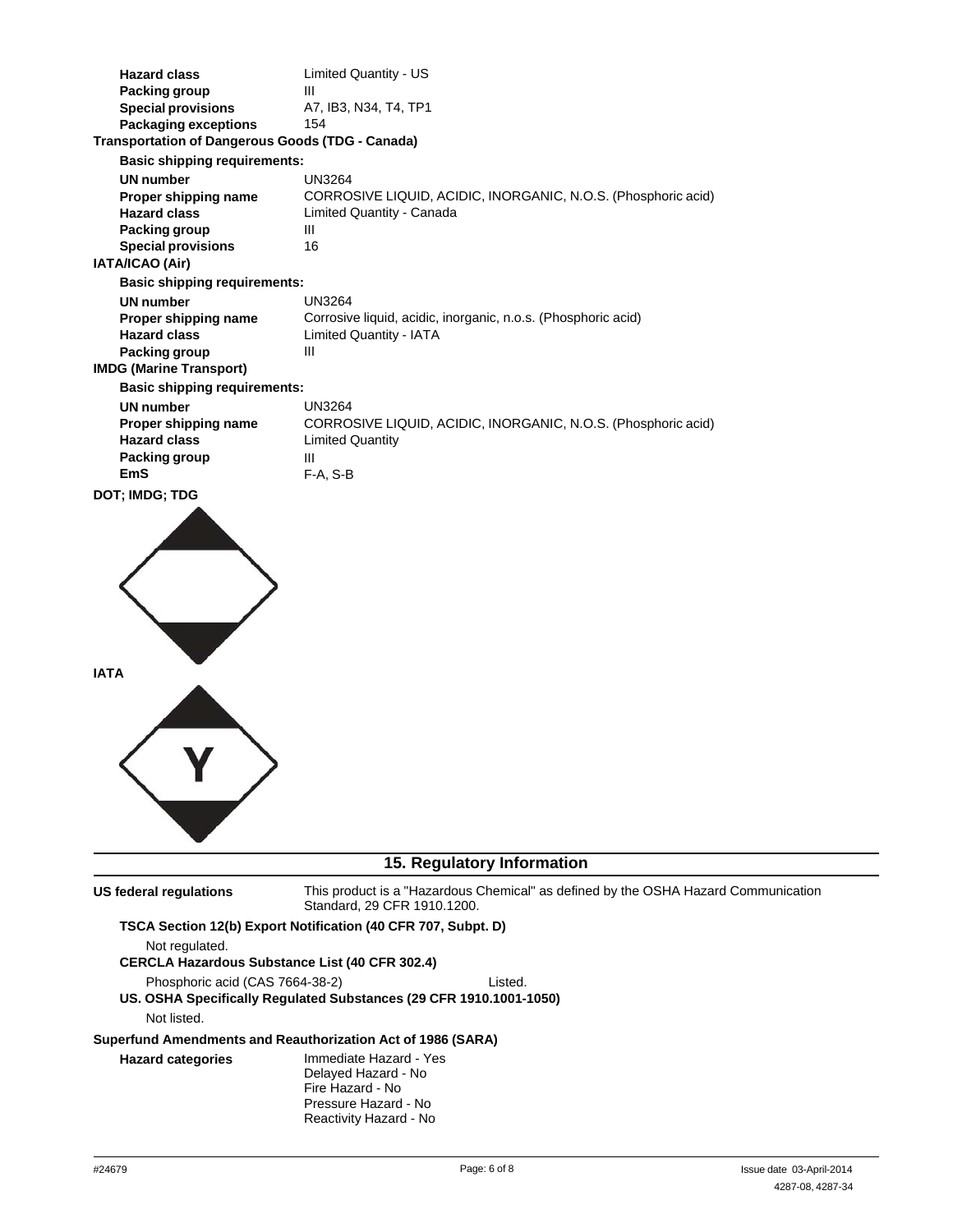| <b>SARA 302 Extremely</b><br>hazardous substance                                    | No                                                                               |                                                                                              |
|-------------------------------------------------------------------------------------|----------------------------------------------------------------------------------|----------------------------------------------------------------------------------------------|
| SARA 311/312 Hazardous<br>chemical                                                  | No                                                                               |                                                                                              |
| SARA 313 (TRI reporting)<br>Not regulated.                                          |                                                                                  |                                                                                              |
| Other federal regulations                                                           |                                                                                  |                                                                                              |
|                                                                                     | Clean Air Act (CAA) Section 112 Hazardous Air Pollutants (HAPs) List             |                                                                                              |
| Not regulated.                                                                      |                                                                                  |                                                                                              |
|                                                                                     | Clean Air Act (CAA) Section 112(r) Accidental Release Prevention (40 CFR 68.130) |                                                                                              |
| Not regulated.                                                                      |                                                                                  |                                                                                              |
| <b>Safe Drinking Water Act</b><br>(SDWA)                                            | Not regulated.                                                                   |                                                                                              |
| <b>Food and Drug</b><br><b>Administration (FDA)</b>                                 | Not regulated.                                                                   |                                                                                              |
| US state regulations                                                                | See below                                                                        |                                                                                              |
|                                                                                     | US - California Hazardous Substances (Director's): Listed substance              |                                                                                              |
| Phosphoric acid (CAS 7664-38-2)                                                     |                                                                                  | Listed.                                                                                      |
|                                                                                     |                                                                                  | US - California Proposition 65 - Carcinogens & Reproductive Toxicity (CRT): Listed substance |
| Not listed.                                                                         |                                                                                  |                                                                                              |
|                                                                                     | US - Illinois Chemical Safety Act: Listed substance                              |                                                                                              |
| Phosphoric acid (CAS 7664-38-2)<br>US - Louisiana Spill Reporting: Listed substance |                                                                                  | Listed.                                                                                      |
| Phosphoric acid (CAS 7664-38-2)                                                     |                                                                                  | Listed.                                                                                      |
| US - Minnesota Haz Subs: Listed substance                                           |                                                                                  |                                                                                              |
| Phosphoric acid (CAS 7664-38-2)                                                     |                                                                                  | Listed.                                                                                      |
|                                                                                     | US - New Jersey RTK - Substances: Listed substance                               |                                                                                              |
| Phosphoric acid (CAS 7664-38-2)                                                     |                                                                                  | Listed.                                                                                      |
|                                                                                     | US - New York Release Reporting: Hazardous Substances: Listed substance          |                                                                                              |
| Phosphoric acid (CAS 7664-38-2)                                                     |                                                                                  | Listed.                                                                                      |
| US. Massachusetts RTK - Substance List                                              |                                                                                  |                                                                                              |
| Phosphoric acid (CAS 7664-38-2)                                                     |                                                                                  | Listed.                                                                                      |
| US. Pennsylvania RTK - Hazardous Substances                                         |                                                                                  |                                                                                              |
| Phosphoric acid (CAS 7664-38-2)<br><b>US. Rhode Island RTK</b>                      |                                                                                  | Listed.                                                                                      |
| Phosphoric acid (CAS 7664-38-2)                                                     |                                                                                  | Listed.                                                                                      |
|                                                                                     |                                                                                  |                                                                                              |

### **Country(s) or region Inventory name On inventory (yes/no)\***

Yes

United States & Puerto Rico Toxic Substances Control Act (TSCA) Inventory \*A "Yes" indicates this product complies with the inventory requirements administered by the governing country(s)

#### **16. Other Information** LEGEND Severe 4 Serious 3 Moderate 2 Slight 1 Minimal 0 **HEALTH / 2 0 FLAMMABILITY 0 2 0 PHYSICAL HAZARD 0 PERSONAL <sup>X</sup> PROTECTION Disclaimer Information contained herein was obtained from sources considered technically accurate and** reliable. While every effort has been made to ensure full disclosure of product hazards, in some cases data is not available and is so stated. Since conditions of actual product use are beyond

control of the supplier, it is assumed that users of this material have been fully trained according to the requirements of all applicable legislation and regulatory instruments. No warranty, expressed or implied, is made and supplier will not be liable for any losses, injuries or consequential damages which may result from the use of or reliance on any information contained in this document. **Issue date** 03-April-2014 **Further information** For an updated SDS, please contact the supplier/manufacturer listed on the first page of the document.